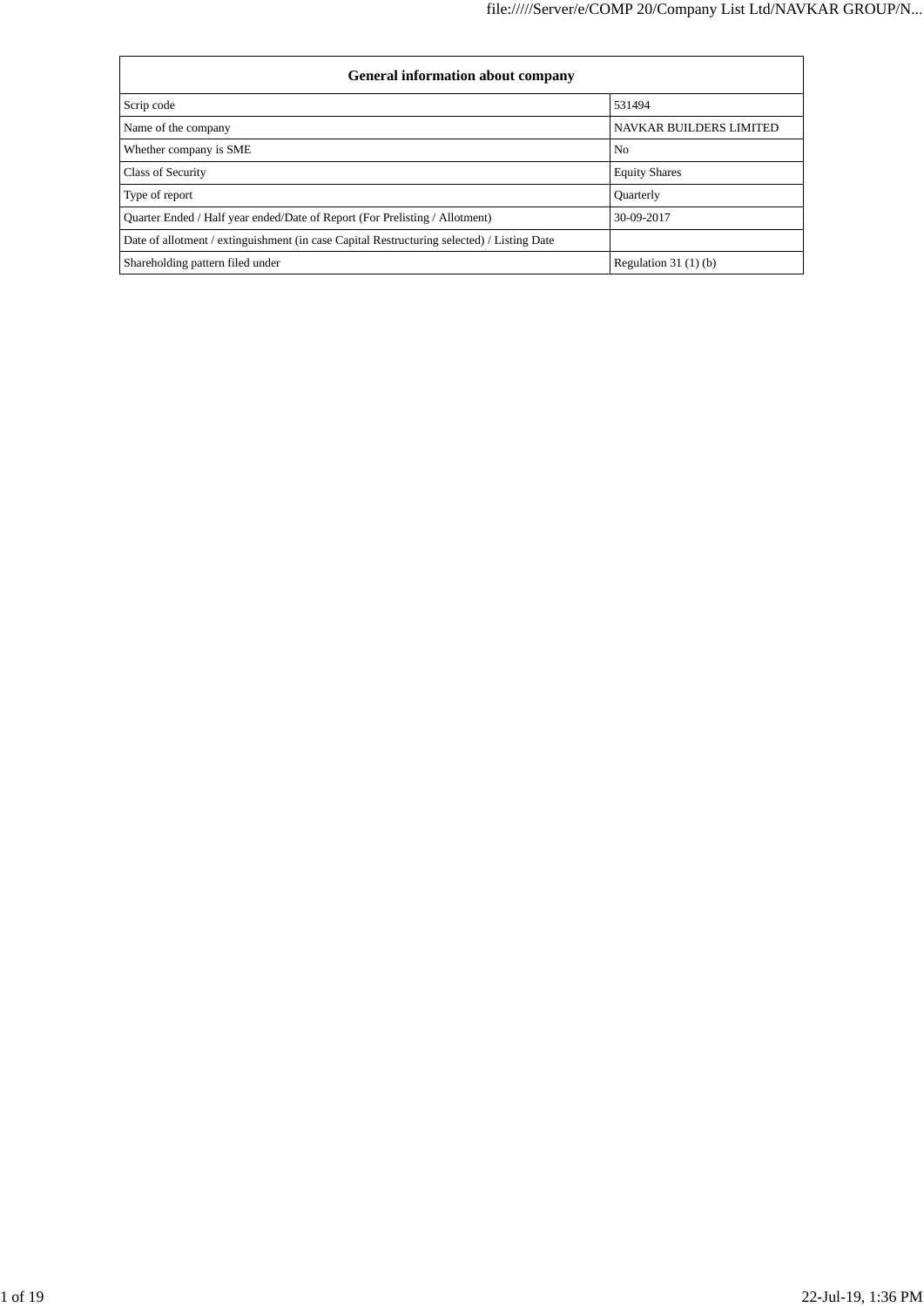| Sr. No. | Particular                                                                             | Yes/No         |
|---------|----------------------------------------------------------------------------------------|----------------|
|         | Whether the Listed Entity has issued any partly paid up shares?                        | N <sub>o</sub> |
|         | Whether the Listed Entity has issued any Convertible Securities?                       | N <sub>o</sub> |
|         | Whether the Listed Entity has issued any Warrants?                                     | N <sub>0</sub> |
|         | Whether the Listed Entity has any shares against which depository receipts are issued? | N <sub>0</sub> |
|         | Whether the Listed Entity has any shares in locked-in?                                 | N <sub>o</sub> |
| 6       | Whether any shares held by promoters are pledge or otherwise encumbered?               | N <sub>0</sub> |
|         | Whether company has equity shares with differential voting rights?                     | N <sub>0</sub> |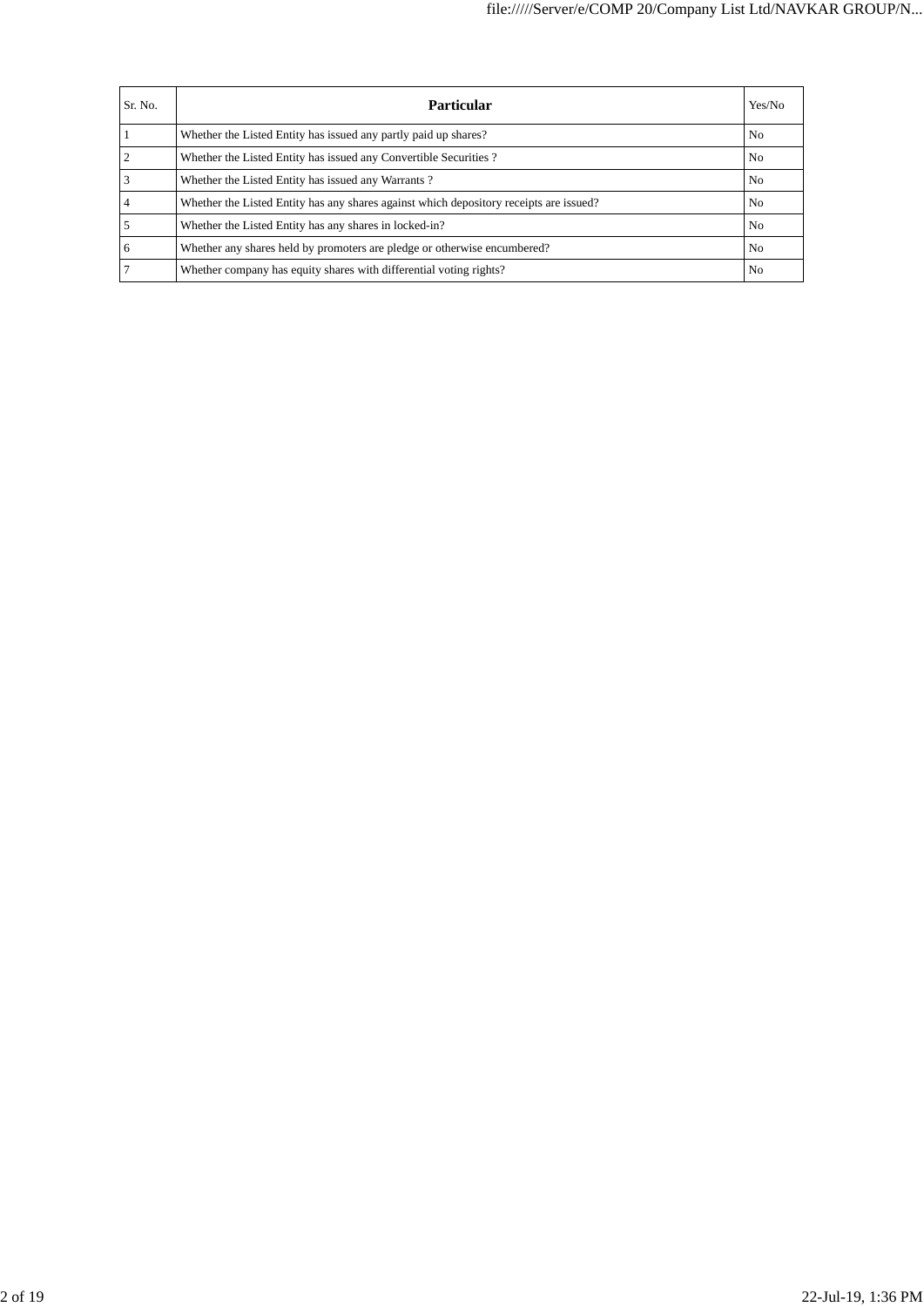|                 | Table I - Summary Statement holding of specified securities |                         |                                   |                           |                          |                                                 |                                                  |                                                                  |               |          |                     |  |  |  |
|-----------------|-------------------------------------------------------------|-------------------------|-----------------------------------|---------------------------|--------------------------|-------------------------------------------------|--------------------------------------------------|------------------------------------------------------------------|---------------|----------|---------------------|--|--|--|
|                 |                                                             |                         | No. of                            | No. Of<br>Partly<br>paid- | No. Of<br>shares         | Total nos.                                      | Shareholding as<br>a % of total no.<br>of shares | Number of Voting Rights held in each<br>class of securities (IX) |               |          |                     |  |  |  |
| Category<br>(I) | Category of<br>shareholder                                  | Nos. Of<br>shareholders | fully paid<br>up equity<br>shares | up<br>equity              | underlying<br>Depository | shares held<br>$(VII) =$<br>$(IV)+(V)+$<br>(VI) | (calculated as<br>per SCRR,                      | No of Voting (XIV) Rights                                        |               |          | Total as a          |  |  |  |
|                 | (II)                                                        | (III)                   | held $(IV)$                       | shares<br>held<br>(V)     | Receipts<br>(VI)         |                                                 | 1957) (VIII) As<br>a % of<br>$(A+B+C2)$          | Class eg:<br>X                                                   | Class<br>eg:y | Total    | $%$ of<br>$(A+B+C)$ |  |  |  |
| (A)             | Promoter &<br>Promoter<br>Group                             | 3                       | 6970700                           |                           |                          | 6970700                                         | 39.94                                            | 6970700                                                          |               | 6970700  | 39.94               |  |  |  |
| (B)             | Public                                                      | 1589                    | 10482600                          |                           |                          | 10482600                                        | 60.06                                            | 10482600                                                         |               | 10482600 | 60.06               |  |  |  |
| (C)             | Non<br>Promoter-<br>Non Public                              |                         |                                   |                           |                          |                                                 |                                                  |                                                                  |               |          |                     |  |  |  |
| (C1)            | <b>Shares</b><br>underlying<br><b>DRs</b>                   |                         |                                   |                           |                          |                                                 |                                                  |                                                                  |               |          |                     |  |  |  |
| (C2)            | Shares held<br>by<br>Employee<br>Trusts                     |                         |                                   |                           |                          |                                                 |                                                  |                                                                  |               |          |                     |  |  |  |
|                 | Total                                                       | 1592                    | 17453300                          |                           |                          | 17453300                                        | 100                                              | 17453300                                                         |               | 17453300 | 100                 |  |  |  |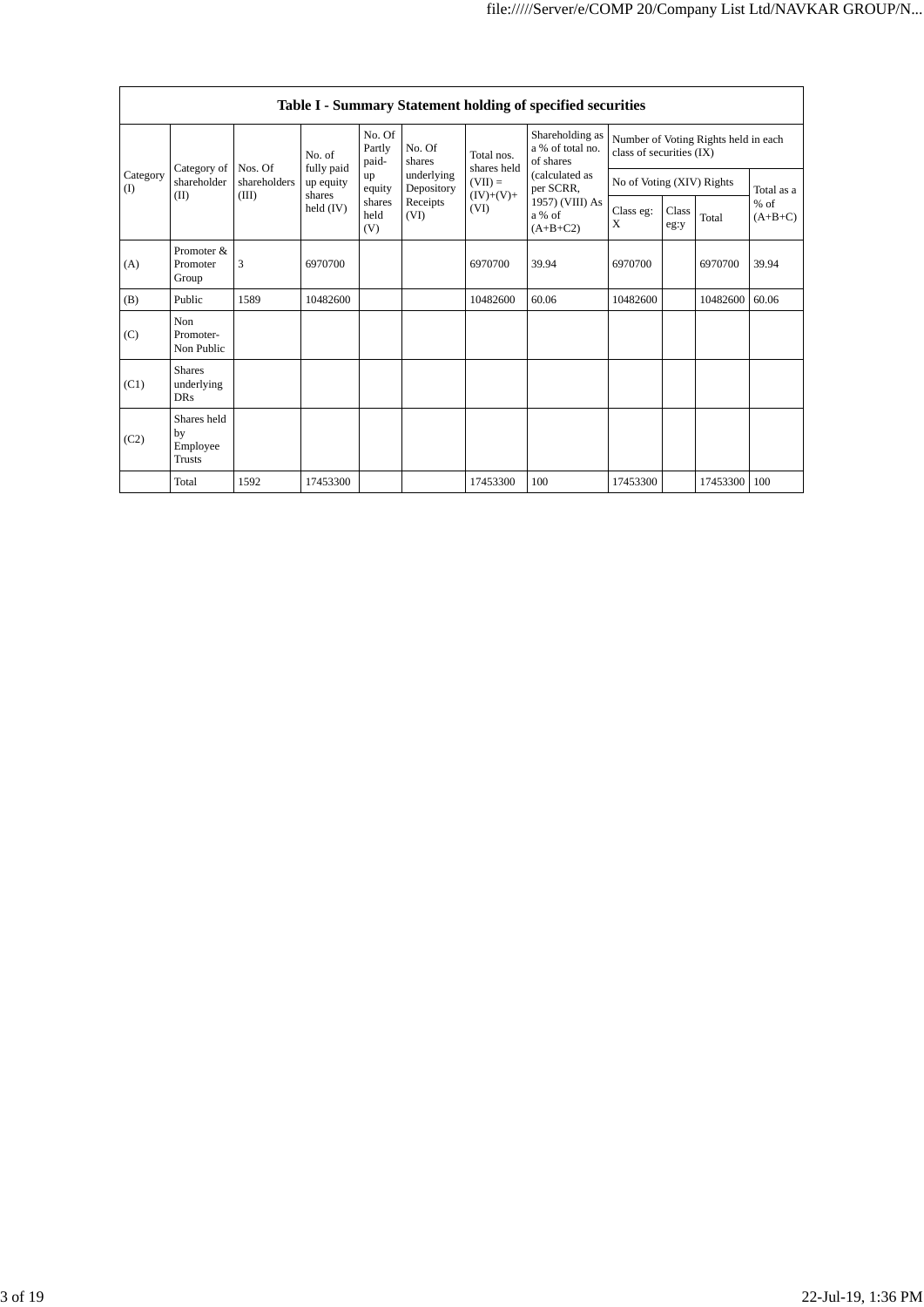|                 |                                                |                                                           |                                                                                    |                                       | Table I - Summary Statement holding of specified securities                               |                                                                                           |                                                    |            |                                                                               |          |                                                                         |
|-----------------|------------------------------------------------|-----------------------------------------------------------|------------------------------------------------------------------------------------|---------------------------------------|-------------------------------------------------------------------------------------------|-------------------------------------------------------------------------------------------|----------------------------------------------------|------------|-------------------------------------------------------------------------------|----------|-------------------------------------------------------------------------|
| Category<br>(I) | Category of<br>shareholder<br>(II)             | No. Of<br><b>Shares</b>                                   | Underlying                                                                         | No. of<br><b>Shares</b><br>Underlying | No. Of Shares<br>Underlying<br>Outstanding<br>convertible                                 | Shareholding, as<br>a % assuming full<br>conversion of<br>convertible<br>securities (as a | Number of<br>Locked in<br>shares (XII)             |            | Number of<br><b>Shares</b><br>pledged or<br>otherwise<br>encumbered<br>(XIII) |          | Number of<br>equity shares<br>held in<br>dematerialized<br>form $(XIV)$ |
|                 |                                                | Outstanding<br>convertible<br>securities $(X)$<br>$(X_i)$ | Outstanding<br>securities and<br><b>Warrants</b><br>No. Of<br>Warrants (Xi)<br>(a) |                                       | percentage of<br>diluted share<br>capital) $(XI)=$<br>$(VII)+(X)$ As a %<br>of $(A+B+C2)$ | No.<br>(a)                                                                                | As a %<br>of total<br><b>Shares</b><br>held<br>(b) | No.<br>(a) | As a %<br>of total<br><b>Shares</b><br>held(b)                                |          |                                                                         |
| (A)             | Promoter &<br>Promoter<br>Group                |                                                           |                                                                                    |                                       | 39.94                                                                                     |                                                                                           |                                                    |            |                                                                               | 6970700  |                                                                         |
| (B)             | Public                                         |                                                           |                                                                                    |                                       | 60.06                                                                                     |                                                                                           |                                                    |            |                                                                               | 10031000 |                                                                         |
| (C)             | Non<br>Promoter-<br>Non Public                 |                                                           |                                                                                    |                                       |                                                                                           |                                                                                           |                                                    |            |                                                                               |          |                                                                         |
| (C1)            | <b>Shares</b><br>underlying<br><b>DRs</b>      |                                                           |                                                                                    |                                       |                                                                                           |                                                                                           |                                                    |            |                                                                               |          |                                                                         |
| (C2)            | Shares held<br>by<br>Employee<br><b>Trusts</b> |                                                           |                                                                                    |                                       |                                                                                           |                                                                                           |                                                    |            |                                                                               |          |                                                                         |
|                 | Total                                          |                                                           |                                                                                    |                                       | 100                                                                                       |                                                                                           |                                                    |            |                                                                               | 17001700 |                                                                         |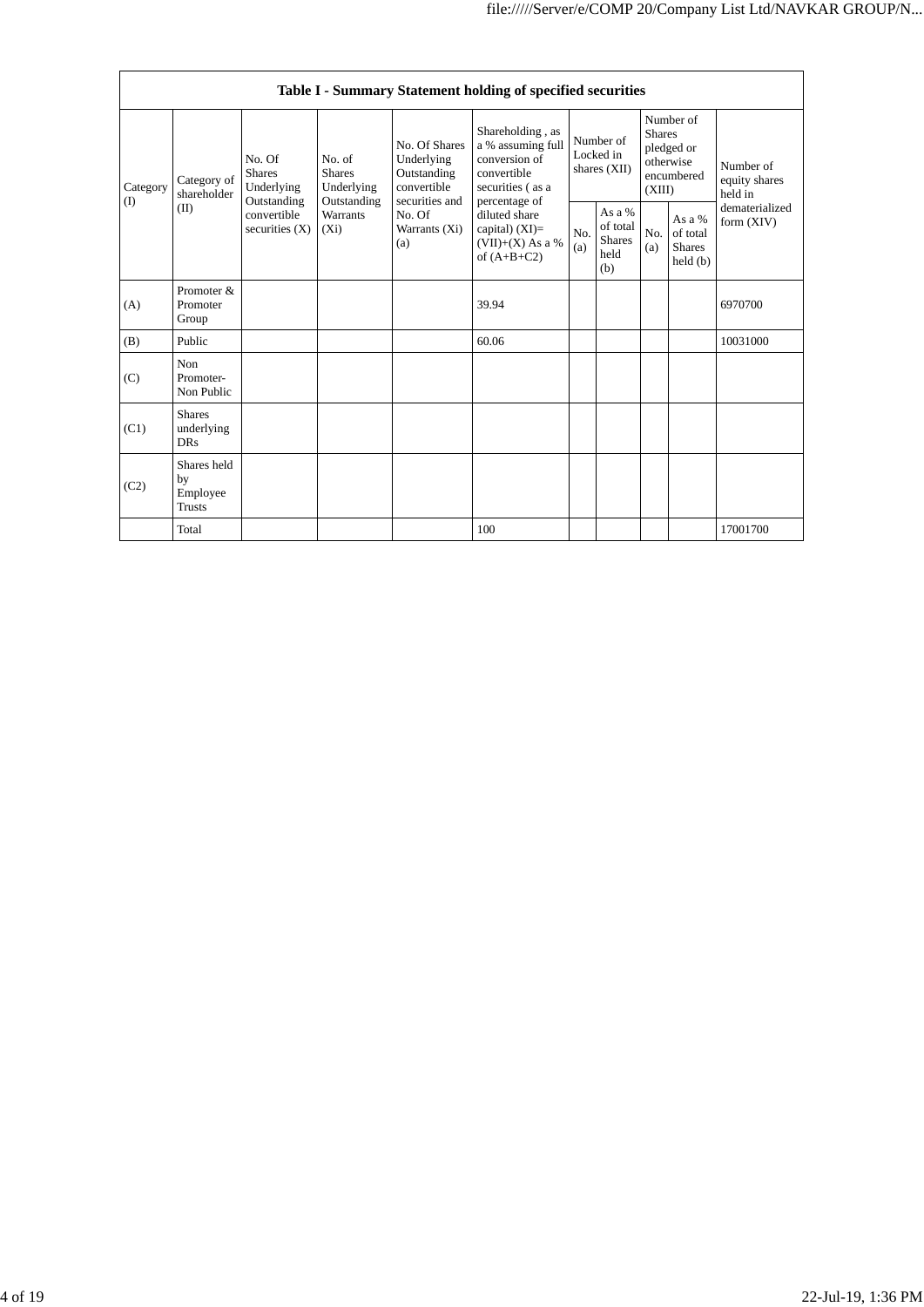|                                                                                               | Table II - Statement showing shareholding pattern of the Promoter and Promoter Group                                |                                  |                                   |                       |                                    |                             |                                                                                  |                               |               |                                 |                                 |  |
|-----------------------------------------------------------------------------------------------|---------------------------------------------------------------------------------------------------------------------|----------------------------------|-----------------------------------|-----------------------|------------------------------------|-----------------------------|----------------------------------------------------------------------------------|-------------------------------|---------------|---------------------------------|---------------------------------|--|
|                                                                                               |                                                                                                                     |                                  | No. of                            | No.<br>Of<br>Partly   | No. Of                             | Total nos.                  | Shareholding<br>as a % of<br>total no. of                                        | each class of securities (IX) |               | Number of Voting Rights held in |                                 |  |
| Sr.                                                                                           | Category & Name<br>of the<br>Shareholders (I)                                                                       | Nos. Of<br>shareholders<br>(III) | fully paid<br>up equity<br>shares | paid-<br>up<br>equity | shares<br>underlying<br>Depository | shares<br>held (VII)<br>$=$ | shares<br>(calculated<br>as per SCRR,<br>1957) (VIII)<br>As a % of<br>$(A+B+C2)$ | No of Voting (XIV) Rights     |               |                                 | Total<br>as a %                 |  |
|                                                                                               |                                                                                                                     |                                  | held $(IV)$                       | shares<br>held<br>(V) | Receipts<br>(VI)                   | $(IV)+(V)+$<br>(VI)         |                                                                                  | Class eg:<br>X                | Class<br>eg:y | Total                           | of<br>Total<br>Voting<br>rights |  |
| А                                                                                             | Table II - Statement showing shareholding pattern of the Promoter and Promoter Group                                |                                  |                                   |                       |                                    |                             |                                                                                  |                               |               |                                 |                                 |  |
| (1)                                                                                           | Indian                                                                                                              |                                  |                                   |                       |                                    |                             |                                                                                  |                               |               |                                 |                                 |  |
| (a)                                                                                           | Individuals/Hindu<br>undivided Family                                                                               | $\sqrt{2}$                       | 1940117                           |                       |                                    | 1940117                     | 11.12                                                                            | 1940117                       |               | 1940117                         | 11.12                           |  |
| (d)                                                                                           | Any Other<br>(specify)                                                                                              | $\mathbf{1}$                     | 5030583                           |                       |                                    | 5030583                     | 28.82                                                                            | 5030583                       |               | 5030583                         | 28.82                           |  |
| Sub-Total<br>(A)(1)                                                                           |                                                                                                                     | 3                                | 6970700                           |                       |                                    | 6970700                     | 39.94                                                                            | 6970700                       |               | 6970700                         | 39.94                           |  |
| (2)                                                                                           | Foreign                                                                                                             |                                  |                                   |                       |                                    |                             |                                                                                  |                               |               |                                 |                                 |  |
| Total<br>Shareholding<br>of Promoter<br>and<br>Promoter<br>Group<br>$(A)=(A)$<br>$(1)+(A)(2)$ |                                                                                                                     | 3                                | 6970700                           |                       |                                    | 6970700                     | 39.94                                                                            | 6970700                       |               | 6970700                         | 39.94                           |  |
| B                                                                                             | Table III - Statement showing shareholding pattern of the Public shareholder                                        |                                  |                                   |                       |                                    |                             |                                                                                  |                               |               |                                 |                                 |  |
| (1)                                                                                           | Institutions                                                                                                        |                                  |                                   |                       |                                    |                             |                                                                                  |                               |               |                                 |                                 |  |
| (3)                                                                                           | Non-institutions                                                                                                    |                                  |                                   |                       |                                    |                             |                                                                                  |                               |               |                                 |                                 |  |
| (a(i))                                                                                        | Individuals -<br>i.Individual<br>shareholders<br>holding nominal<br>share capital up to<br>Rs. 2 lakhs.             | 1522                             | 907374                            |                       |                                    | 907374                      | 5.2                                                                              | 907374                        |               | 907374                          | 5.2                             |  |
| (a(ii))                                                                                       | Individuals - ii.<br>Individual<br>shareholders<br>holding nominal<br>share capital in<br>excess of Rs. 2<br>lakhs. | 21                               | 3300342                           |                       |                                    | 3300342                     | 18.91                                                                            | 3300342                       |               | 3300342                         | 18.91                           |  |
| (e)                                                                                           | Any Other<br>(specify)                                                                                              | 46                               | 6274884                           |                       |                                    | 6274884                     | 35.95                                                                            | 6274884                       |               | 6274884                         | 35.95                           |  |
| Sub-Total<br>(B)(3)                                                                           |                                                                                                                     | 1589                             | 10482600                          |                       |                                    | 10482600                    | 60.06                                                                            | 10482600                      |               | 10482600                        | 60.06                           |  |
| <b>Total Public</b><br>Shareholding<br>$(B)= (B)$<br>$(1)+(B)$<br>$(2)+(B)(3)$                |                                                                                                                     | 1589                             | 10482600                          |                       |                                    | 10482600                    | 60.06                                                                            | 10482600                      |               | 10482600                        | 60.06                           |  |
| С                                                                                             | Table IV - Statement showing shareholding pattern of the Non Promoter- Non Public shareholder                       |                                  |                                   |                       |                                    |                             |                                                                                  |                               |               |                                 |                                 |  |
| Total (<br>$A+B+C2$ )                                                                         |                                                                                                                     | 1592                             | 17453300                          |                       |                                    | 17453300                    | 100                                                                              | 17453300                      |               | 17453300                        | 100                             |  |
| Total<br>$(A+B+C)$                                                                            |                                                                                                                     | 1592                             | 17453300                          |                       |                                    | 17453300                    | 100                                                                              | 17453300                      |               | 17453300                        | 100                             |  |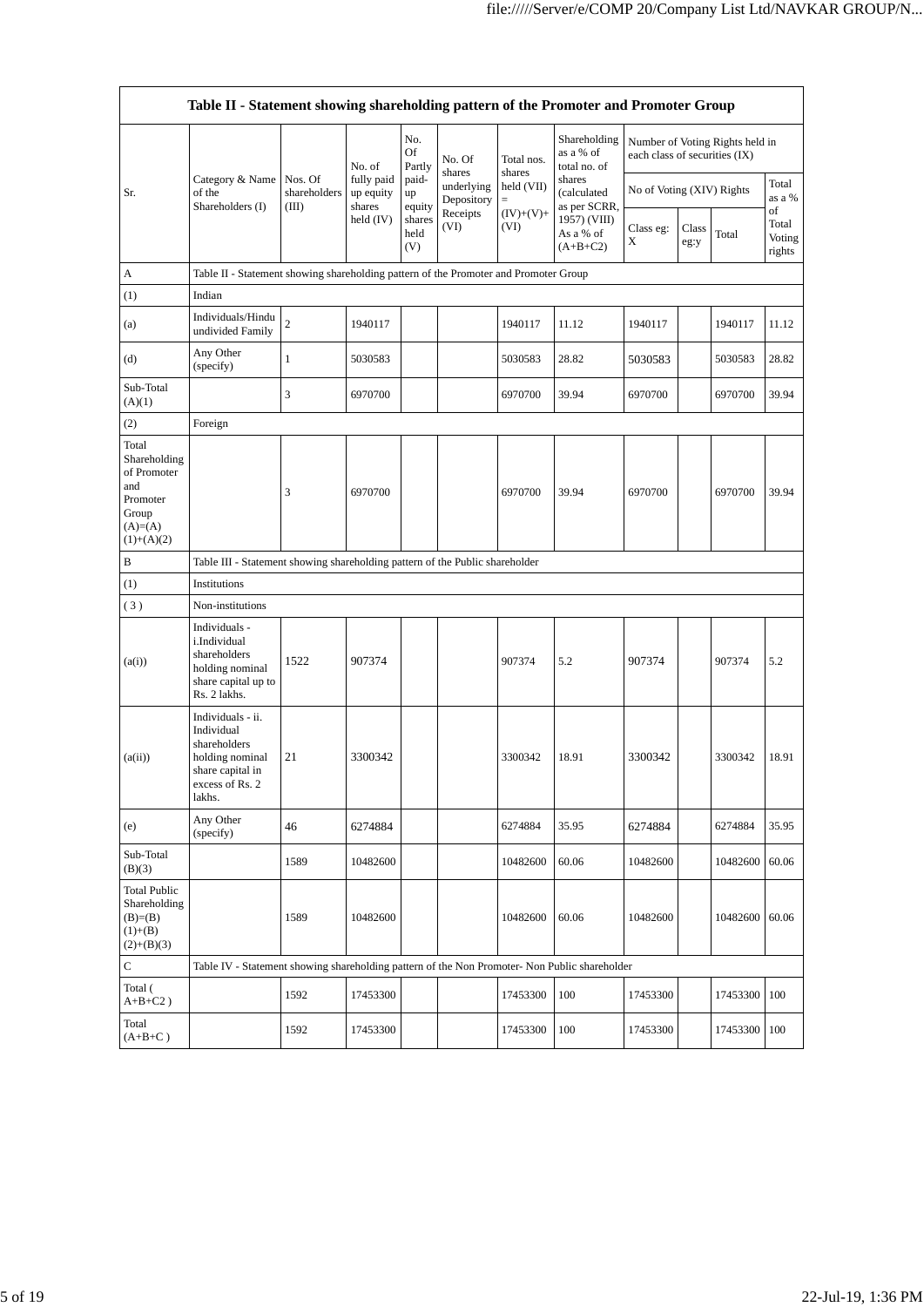| Table II - Statement showing shareholding pattern of the Promoter and Promoter Group     |                                            |                                            |                                                                             |                                                                                                                                                                                      |                                          |                                                                |                                                                               |                                                |                                                         |  |  |
|------------------------------------------------------------------------------------------|--------------------------------------------|--------------------------------------------|-----------------------------------------------------------------------------|--------------------------------------------------------------------------------------------------------------------------------------------------------------------------------------|------------------------------------------|----------------------------------------------------------------|-------------------------------------------------------------------------------|------------------------------------------------|---------------------------------------------------------|--|--|
| Sr.                                                                                      | No. Of Shares<br>Underlying<br>Outstanding | No. of Shares<br>Underlying<br>Outstanding | No. Of Shares<br>Underlying<br>Outstanding<br>convertible<br>securities and | Shareholding, as a<br>% assuming full<br>conversion of<br>convertible<br>securities (as a<br>percentage of<br>diluted share<br>capital) (XI)=<br>$(VII)+(X)$ As a %<br>of $(A+B+C2)$ | Number of<br>Locked in<br>shares $(XII)$ |                                                                | Number of<br><b>Shares</b><br>pledged or<br>otherwise<br>encumbered<br>(XIII) |                                                | Number of<br>equity shares<br>held in<br>dematerialized |  |  |
|                                                                                          | convertible<br>securities $(X)$            | Warrants (Xi)                              | No. Of<br>Warrants (Xi)<br>(a)                                              |                                                                                                                                                                                      | No.<br>(a)                               | As a %<br>of total<br><b>Shares</b><br>$\text{held}(\text{b})$ | No.<br>(a)                                                                    | As a %<br>of total<br><b>Shares</b><br>held(b) | form $(XIV)$                                            |  |  |
| A                                                                                        |                                            |                                            |                                                                             | Table II - Statement showing shareholding pattern of the Promoter and Promoter Group                                                                                                 |                                          |                                                                |                                                                               |                                                |                                                         |  |  |
| (1)                                                                                      | Indian                                     |                                            |                                                                             |                                                                                                                                                                                      |                                          |                                                                |                                                                               |                                                |                                                         |  |  |
| (a)                                                                                      |                                            |                                            |                                                                             | 11.12                                                                                                                                                                                |                                          |                                                                |                                                                               |                                                | 1940117                                                 |  |  |
| (d)                                                                                      |                                            |                                            |                                                                             | 28.82                                                                                                                                                                                |                                          |                                                                |                                                                               |                                                | 5030583                                                 |  |  |
| Sub-Total<br>(A)(1)                                                                      |                                            |                                            |                                                                             | 39.94                                                                                                                                                                                |                                          |                                                                |                                                                               |                                                | 6970700                                                 |  |  |
| (2)                                                                                      | Foreign                                    |                                            |                                                                             |                                                                                                                                                                                      |                                          |                                                                |                                                                               |                                                |                                                         |  |  |
| Total<br>Shareholding of<br>Promoter and<br>Promoter Group<br>$(A)= (A)$<br>$(1)+(A)(2)$ |                                            |                                            |                                                                             | 39.94                                                                                                                                                                                |                                          |                                                                |                                                                               |                                                | 6970700                                                 |  |  |
| B                                                                                        |                                            |                                            |                                                                             | Table III - Statement showing shareholding pattern of the Public shareholder                                                                                                         |                                          |                                                                |                                                                               |                                                |                                                         |  |  |
| (1)                                                                                      | Institutions                               |                                            |                                                                             |                                                                                                                                                                                      |                                          |                                                                |                                                                               |                                                |                                                         |  |  |
| (3)                                                                                      | Non-institutions                           |                                            |                                                                             |                                                                                                                                                                                      |                                          |                                                                |                                                                               |                                                |                                                         |  |  |
| (a(i))                                                                                   |                                            |                                            |                                                                             | 5.2                                                                                                                                                                                  |                                          |                                                                |                                                                               |                                                | 630174                                                  |  |  |
| (a(ii))                                                                                  |                                            |                                            |                                                                             | 18.91                                                                                                                                                                                |                                          |                                                                |                                                                               |                                                | 3126942                                                 |  |  |
| (e)                                                                                      |                                            |                                            |                                                                             | 35.95                                                                                                                                                                                |                                          |                                                                |                                                                               |                                                | 6273884                                                 |  |  |
| Sub-Total<br>(B)(3)                                                                      |                                            |                                            |                                                                             | 60.06                                                                                                                                                                                |                                          |                                                                |                                                                               |                                                | 10031000                                                |  |  |
| <b>Total Public</b><br>Shareholding<br>$(B)=(B)(1)+(B)$<br>$(2)+(B)(3)$                  |                                            |                                            |                                                                             | 60.06                                                                                                                                                                                |                                          |                                                                |                                                                               |                                                | 10031000                                                |  |  |
| $\mathsf{C}$                                                                             |                                            |                                            |                                                                             | Table IV - Statement showing shareholding pattern of the Non Promoter- Non Public shareholder                                                                                        |                                          |                                                                |                                                                               |                                                |                                                         |  |  |
| Total (<br>$A+B+C2$ )                                                                    |                                            |                                            |                                                                             | 100                                                                                                                                                                                  |                                          |                                                                |                                                                               |                                                | 17001700                                                |  |  |
| Total $(A+B+C)$                                                                          |                                            |                                            |                                                                             | 100                                                                                                                                                                                  |                                          |                                                                |                                                                               |                                                | 17001700                                                |  |  |
| Textual<br>Disclosure of notes on shareholding pattern<br>Information(1)                 |                                            |                                            |                                                                             |                                                                                                                                                                                      |                                          |                                                                |                                                                               |                                                |                                                         |  |  |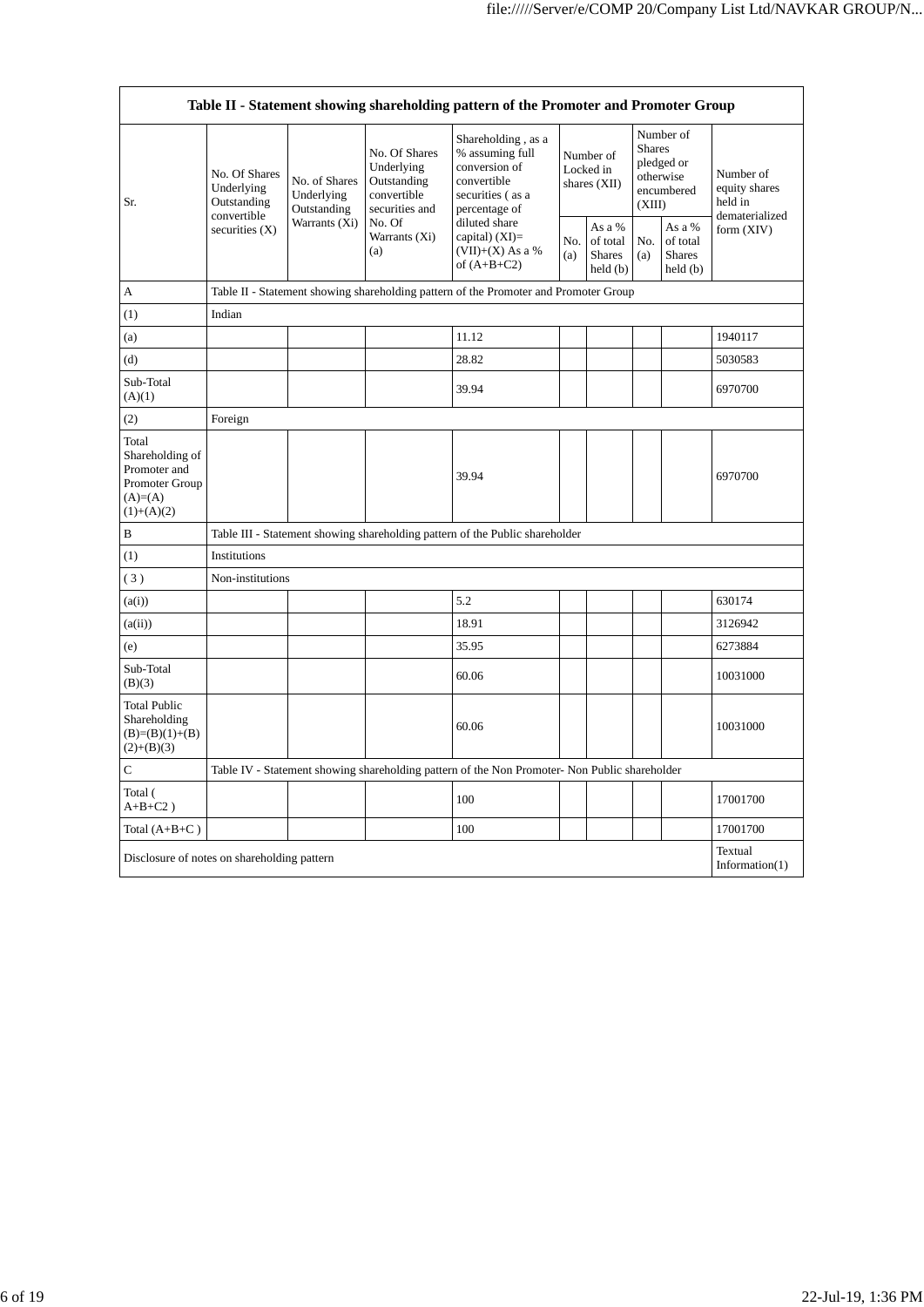|                       | <b>Text Block</b>                                                                                                                                                                                                                                                                                                            |
|-----------------------|------------------------------------------------------------------------------------------------------------------------------------------------------------------------------------------------------------------------------------------------------------------------------------------------------------------------------|
| Textual Information() | According to ledger folio number, there are 3 individual shareholders under promoter category, but, as<br>per details of PAN total individual shareholders under promoter group are 2. Hence, total number of<br>share holders as per ledger folio number are 1593 and as per PAN, total number of shareholders are<br>1592. |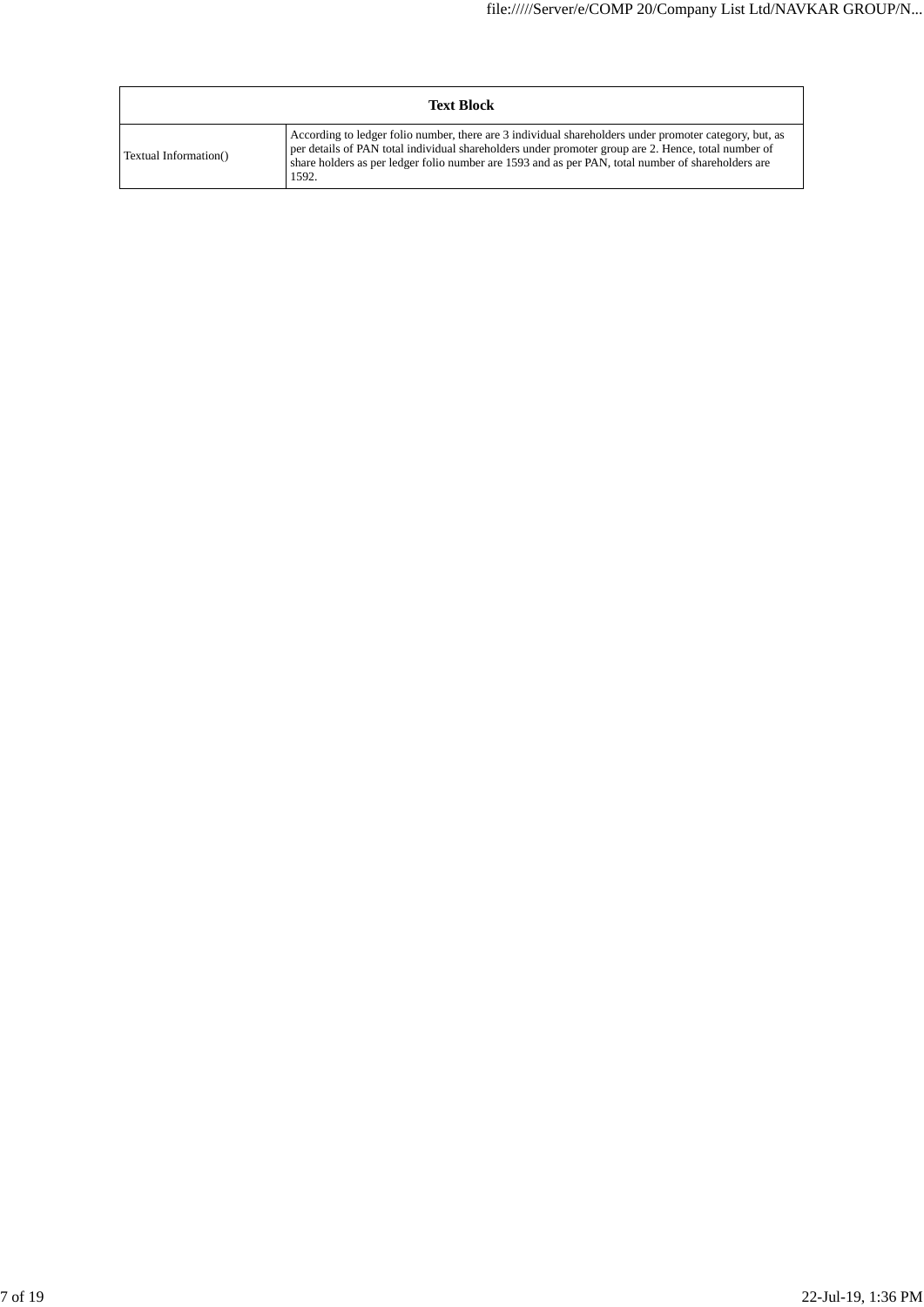| <b>Individuals/Hindu undivided Family</b>                                                                                                                                                  |                                                               |                      |                       |  |  |  |  |  |
|--------------------------------------------------------------------------------------------------------------------------------------------------------------------------------------------|---------------------------------------------------------------|----------------------|-----------------------|--|--|--|--|--|
| Searial No.                                                                                                                                                                                | $\mathbf{1}$                                                  | $\mathbf{2}$         |                       |  |  |  |  |  |
| Name of the<br>Shareholders (I)                                                                                                                                                            | DAKSHESH RAMESHCHANDRA SHAH                                   | <b>SAMIR C PATEL</b> | Click here to go back |  |  |  |  |  |
| PAN (II)                                                                                                                                                                                   | ACEPS7056G                                                    | ACMPP2410P           | Total                 |  |  |  |  |  |
| No. of fully paid<br>up equity shares<br>held (IV)                                                                                                                                         | 1161250                                                       | 778867               | 1940117               |  |  |  |  |  |
| No. Of Partly paid-<br>up equity shares<br>held (V)                                                                                                                                        |                                                               |                      |                       |  |  |  |  |  |
| No. Of shares<br>underlying<br>Depository<br>Receipts (VI)                                                                                                                                 |                                                               |                      |                       |  |  |  |  |  |
| Total nos. shares<br>held $(VII) =$<br>$(IV)+(V)+(VI)$                                                                                                                                     | 1161250                                                       | 778867               | 1940117               |  |  |  |  |  |
| Shareholding as a<br>% of total no. of<br>shares (calculated<br>as per SCRR,<br>1957) (VIII) As a<br>% of $(A+B+C2)$                                                                       | 6.65                                                          | 4.46                 | 11.12                 |  |  |  |  |  |
|                                                                                                                                                                                            | Number of Voting Rights held in each class of securities (IX) |                      |                       |  |  |  |  |  |
| Class eg: $X$                                                                                                                                                                              | 1161250                                                       | 778867               | 1940117               |  |  |  |  |  |
| Class eg:y                                                                                                                                                                                 |                                                               |                      |                       |  |  |  |  |  |
| Total                                                                                                                                                                                      | 1161250                                                       | 778867               | 1940117               |  |  |  |  |  |
| Total as a % of<br>Total Voting rights                                                                                                                                                     | 6.65                                                          | 4.46                 | 11.12                 |  |  |  |  |  |
| No. Of Shares<br>Underlying<br>Outstanding<br>convertible<br>securities $(X)$                                                                                                              |                                                               |                      |                       |  |  |  |  |  |
| No. of Shares<br>Underlying<br>Outstanding<br>Warrants (Xi)                                                                                                                                |                                                               |                      |                       |  |  |  |  |  |
| No. Of Shares<br>Underlying<br>Outstanding<br>convertible<br>securities and No.<br>Of Warrants (Xi)<br>(a)                                                                                 |                                                               |                      |                       |  |  |  |  |  |
| Shareholding, as a<br>% assuming full<br>conversion of<br>convertible<br>securities (as a<br>percentage of<br>diluted share<br>capital) $(XI)=$<br>$(VII)+(Xi)(a)$ As a<br>% of $(A+B+C2)$ | 6.65                                                          | 4.46                 | 11.12                 |  |  |  |  |  |
| Number of Locked in shares (XII)                                                                                                                                                           |                                                               |                      |                       |  |  |  |  |  |
| No. (a)                                                                                                                                                                                    |                                                               |                      |                       |  |  |  |  |  |
| As a % of total<br>Shares held (b)                                                                                                                                                         |                                                               |                      |                       |  |  |  |  |  |
|                                                                                                                                                                                            | Number of Shares pledged or otherwise encumbered (XIII)       |                      |                       |  |  |  |  |  |
| No. $(a)$                                                                                                                                                                                  |                                                               |                      |                       |  |  |  |  |  |
| As a % of total<br>Shares held (b)                                                                                                                                                         |                                                               |                      |                       |  |  |  |  |  |
| Number of equity<br>shares held in<br>dematerialized<br>form (XIV)                                                                                                                         | 1161250                                                       | 778867               | 1940117               |  |  |  |  |  |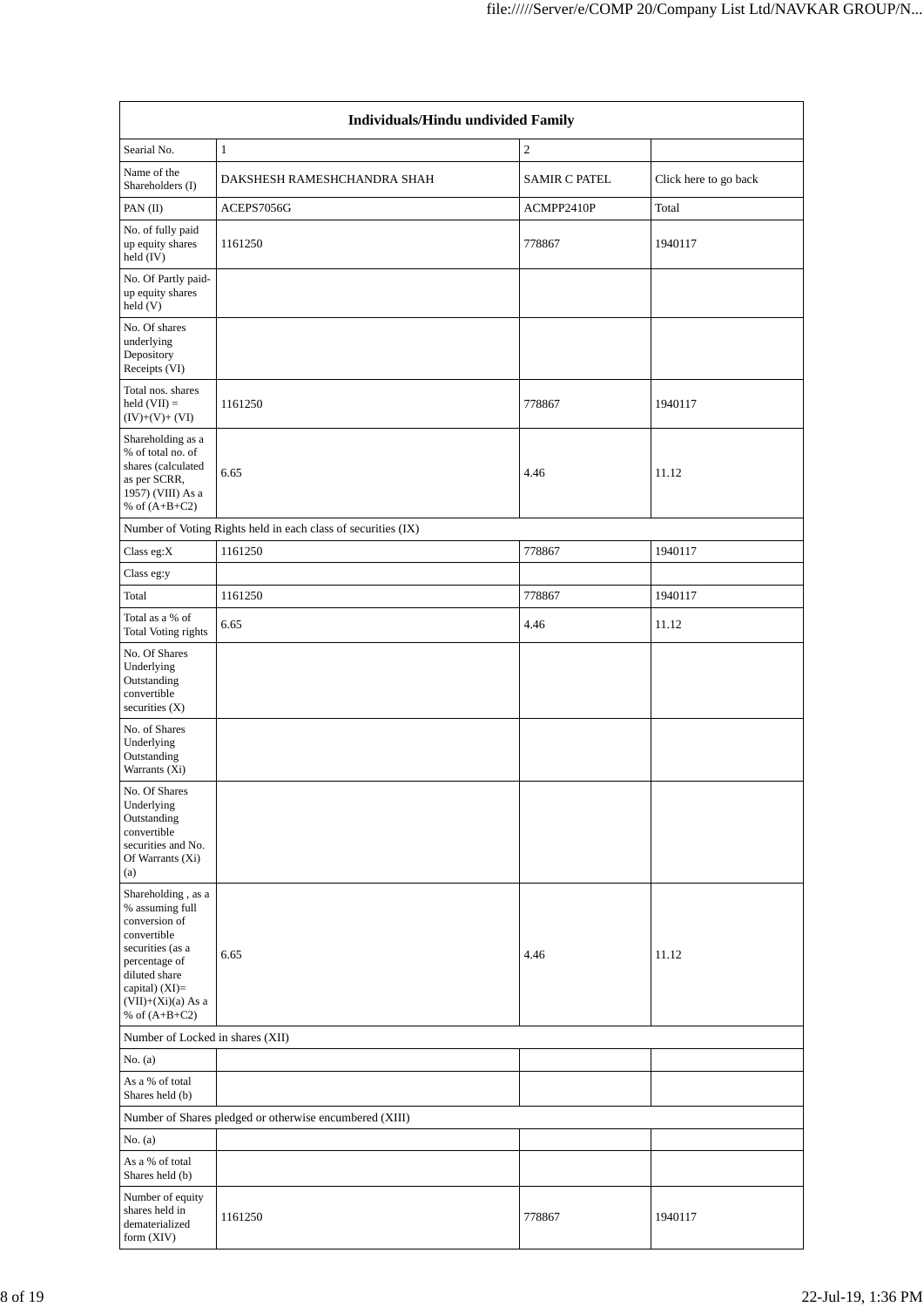| Reason for not providing PAN    |  |  |  |  |  |  |  |  |
|---------------------------------|--|--|--|--|--|--|--|--|
| Reason for not<br>providing PAN |  |  |  |  |  |  |  |  |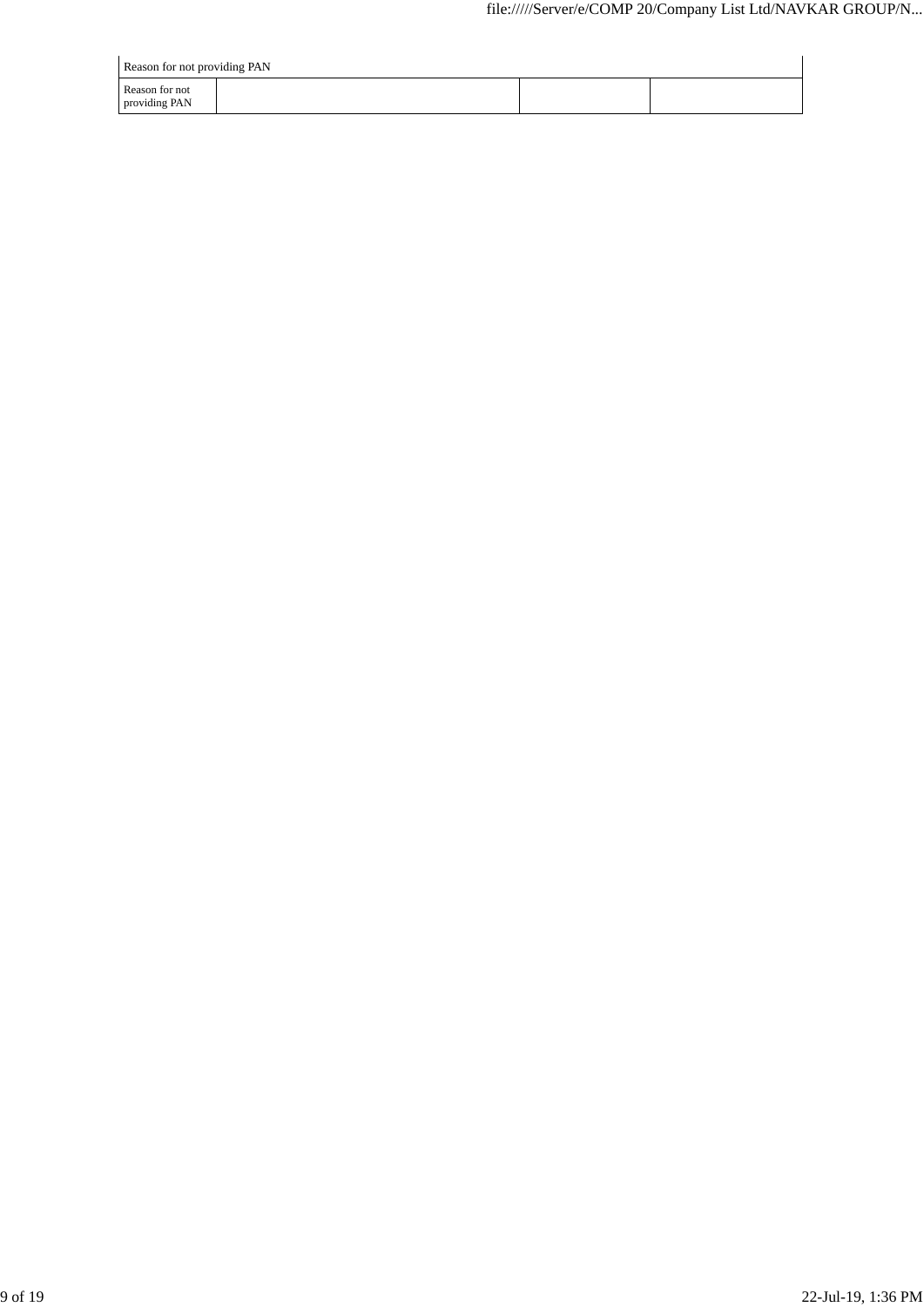| Any Other (specify)                                                                                                                                                                     |                                                               |                       |  |  |  |  |  |  |
|-----------------------------------------------------------------------------------------------------------------------------------------------------------------------------------------|---------------------------------------------------------------|-----------------------|--|--|--|--|--|--|
| Searial No.                                                                                                                                                                             | $1\,$                                                         |                       |  |  |  |  |  |  |
| Category                                                                                                                                                                                | <b>Bodies Corporate</b>                                       | Click here to go back |  |  |  |  |  |  |
| Name of the<br>Shareholders (I)                                                                                                                                                         | NAVKAR FISCAL SERVICES PVT LTD                                |                       |  |  |  |  |  |  |
| PAN $(II)$                                                                                                                                                                              | AAACN7212Q                                                    | Total                 |  |  |  |  |  |  |
| No. of the<br>Shareholders (I)                                                                                                                                                          | 1                                                             | 1                     |  |  |  |  |  |  |
| No. of fully paid<br>up equity shares<br>held (IV)                                                                                                                                      | 5030583                                                       | 5030583               |  |  |  |  |  |  |
| No. Of Partly paid-<br>up equity shares<br>held (V)                                                                                                                                     |                                                               |                       |  |  |  |  |  |  |
| No. Of shares<br>underlying<br>Depository<br>Receipts (VI)                                                                                                                              |                                                               |                       |  |  |  |  |  |  |
| Total nos. shares<br>held $(VII) =$<br>$(IV)+(V)+(VI)$                                                                                                                                  | 5030583                                                       | 5030583               |  |  |  |  |  |  |
| Shareholding as a<br>% of total no. of<br>shares (calculated<br>as per SCRR,<br>1957) (VIII) As a<br>% of $(A+B+C2)$                                                                    | 28.82                                                         | 28.82                 |  |  |  |  |  |  |
|                                                                                                                                                                                         | Number of Voting Rights held in each class of securities (IX) |                       |  |  |  |  |  |  |
| Class eg: X                                                                                                                                                                             | 5030583                                                       | 5030583               |  |  |  |  |  |  |
| Class eg:y                                                                                                                                                                              |                                                               |                       |  |  |  |  |  |  |
| Total                                                                                                                                                                                   | 5030583                                                       | 5030583               |  |  |  |  |  |  |
| Total as a % of<br>Total Voting rights                                                                                                                                                  | 28.82                                                         | 28.82                 |  |  |  |  |  |  |
| No. Of Shares<br>Underlying<br>Outstanding<br>convertible<br>securities $(X)$<br>No. of Shares<br>Underlying<br>Outstanding                                                             |                                                               |                       |  |  |  |  |  |  |
| Warrants (Xi)<br>No. Of Shares                                                                                                                                                          |                                                               |                       |  |  |  |  |  |  |
| Underlying<br>Outstanding<br>convertible<br>securities and No.<br>Of Warrants (Xi)<br>(a)                                                                                               |                                                               |                       |  |  |  |  |  |  |
| Shareholding, as a<br>% assuming full<br>conversion of<br>convertible<br>securities (as a<br>percentage of<br>diluted share<br>capital) (XI)=<br>$(VII)+(X)$ As a $\%$<br>of $(A+B+C2)$ | 28.82                                                         | 28.82                 |  |  |  |  |  |  |
| Number of Locked in shares (XII)                                                                                                                                                        |                                                               |                       |  |  |  |  |  |  |
| No. $(a)$                                                                                                                                                                               |                                                               |                       |  |  |  |  |  |  |
| As a % of total<br>Shares held (b)                                                                                                                                                      |                                                               |                       |  |  |  |  |  |  |
|                                                                                                                                                                                         | Number of Shares pledged or otherwise encumbered (XIII)       |                       |  |  |  |  |  |  |
| No. $(a)$                                                                                                                                                                               |                                                               |                       |  |  |  |  |  |  |
| As a % of total<br>Shares held (b)                                                                                                                                                      |                                                               |                       |  |  |  |  |  |  |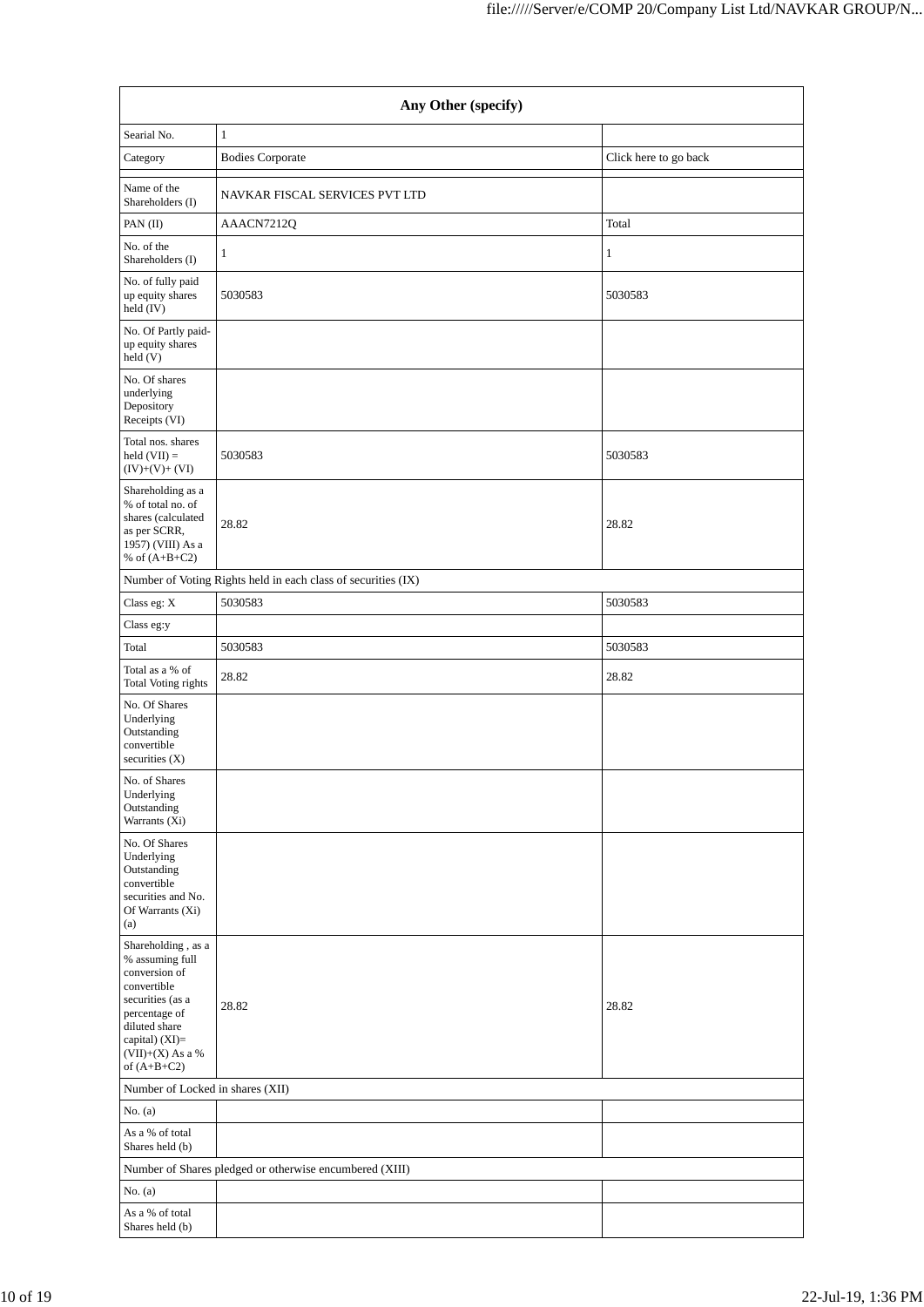| Number of equity<br>shares held in<br>dematerialized<br>form $(XIV)$ | 5030583 | 5030583 |
|----------------------------------------------------------------------|---------|---------|
| Reason for not<br>providing PAN                                      |         |         |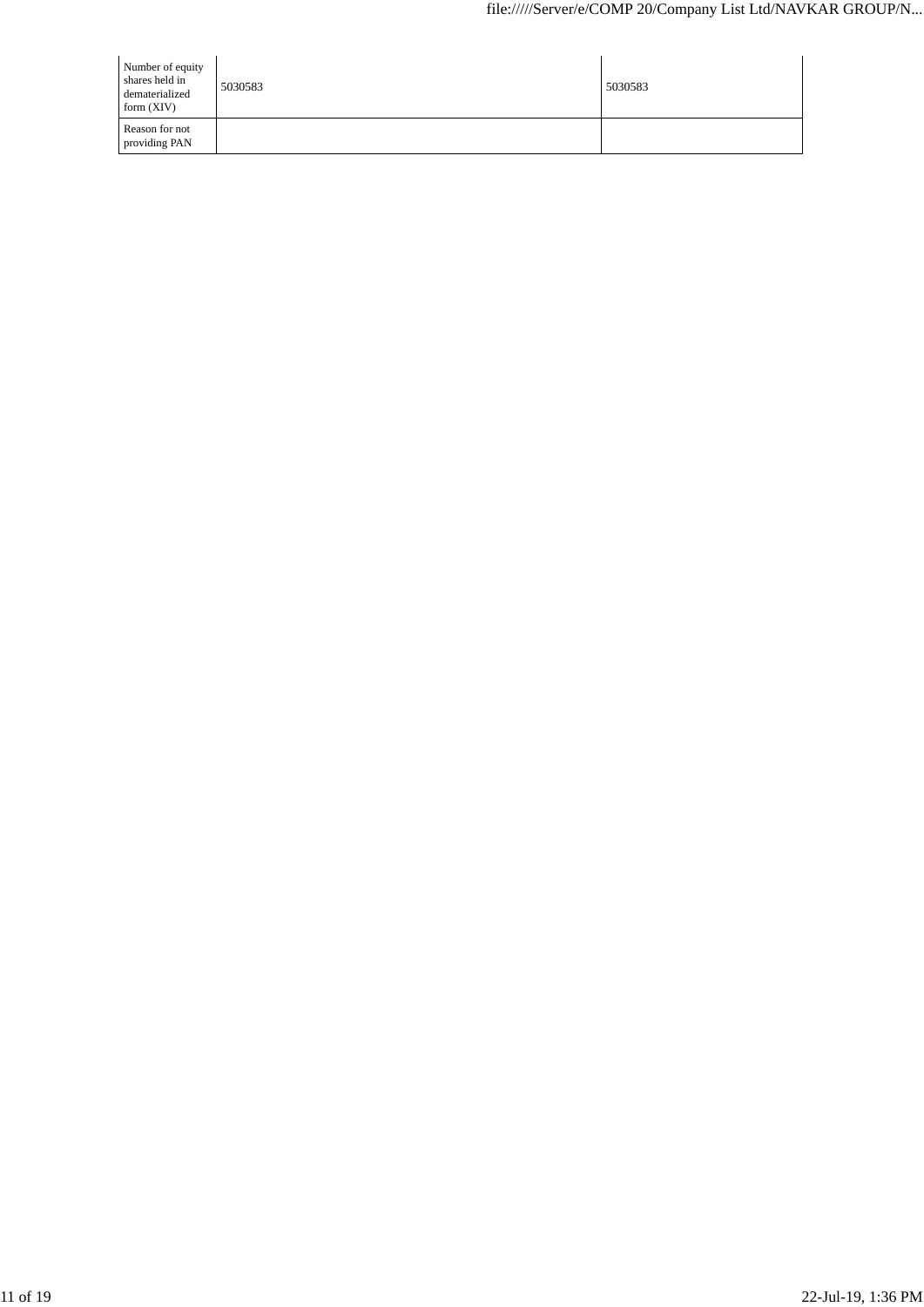| Individuals - ii. Individual shareholders holding nominal share capital in excess of Rs. 2 lakhs.                                                                                               |                                                               |                                                        |                                                          |                                |                                                        |                                                 |                                  |  |  |  |
|-------------------------------------------------------------------------------------------------------------------------------------------------------------------------------------------------|---------------------------------------------------------------|--------------------------------------------------------|----------------------------------------------------------|--------------------------------|--------------------------------------------------------|-------------------------------------------------|----------------------------------|--|--|--|
| Searial No.                                                                                                                                                                                     | $\mathbf{1}$                                                  | $\mathfrak{2}$                                         | 3                                                        | $\overline{4}$                 | 5                                                      | 6                                               | $\overline{7}$                   |  |  |  |
| Name of the<br>Shareholders<br>$($ I                                                                                                                                                            | <b>KEYUR</b><br><b>SURESHCHANDRA</b><br><b>PATEL</b>          | <b>RENUBALA</b><br><b>ASHOKKUMAR</b><br><b>MIGLANI</b> | <b>ASHOKKUMAR</b><br><b>HAKAMCHAND</b><br><b>MIGLANI</b> | <b>TEJAS A</b><br><b>PATEL</b> | <b>ARVINDBHAI</b><br><b>BHAIJIBHAI</b><br><b>PATEL</b> | <b>SURESHCHANDRA</b><br><b>BHAIJIBHAI PATEL</b> | PATEL URVI<br><b>BHAGWANBHAI</b> |  |  |  |
| PAN(II)                                                                                                                                                                                         | AMNPP4455H                                                    | ABOPM4380J                                             | ABSPM6773F                                               | AKGPP3971M                     | APHPP3188A                                             | ACNPP2573N                                      | BLUPP4979D                       |  |  |  |
| No. of fully<br>paid up equity<br>shares held<br>(IV)                                                                                                                                           | 442000                                                        | 325000                                                 | 325000                                                   | 242000                         | 242000                                                 | 242000                                          | 242000                           |  |  |  |
| No. Of Partly<br>paid-up equity<br>shares held<br>(V)                                                                                                                                           |                                                               |                                                        |                                                          |                                |                                                        |                                                 |                                  |  |  |  |
| No. Of shares<br>underlying<br>Depository<br>Receipts (VI)                                                                                                                                      |                                                               |                                                        |                                                          |                                |                                                        |                                                 |                                  |  |  |  |
| Total nos.<br>shares held<br>$(VII) =$<br>$(IV)+(V)+$<br>(VI)                                                                                                                                   | 442000                                                        | 325000                                                 | 325000                                                   | 242000                         | 242000                                                 | 242000                                          | 242000                           |  |  |  |
| Shareholding<br>as a % of total<br>no. of shares<br>(calculated as<br>per SCRR,<br>1957) (VIII)<br>As a % of<br>$(A+B+C2)$                                                                      | 2.53                                                          | 1.86                                                   | 1.86                                                     | 1.39                           | 1.39                                                   | 1.39                                            | 1.39                             |  |  |  |
|                                                                                                                                                                                                 | Number of Voting Rights held in each class of securities (IX) |                                                        |                                                          |                                |                                                        |                                                 |                                  |  |  |  |
| Class eg: X                                                                                                                                                                                     | 442000                                                        | 325000                                                 | 325000                                                   | 242000                         | 242000                                                 | 242000                                          | 242000                           |  |  |  |
| Class eg:y                                                                                                                                                                                      |                                                               |                                                        |                                                          |                                |                                                        |                                                 |                                  |  |  |  |
| Total                                                                                                                                                                                           | 442000                                                        | 325000                                                 | 325000                                                   | 242000                         | 242000                                                 | 242000                                          | 242000                           |  |  |  |
| Total as a %<br>of Total<br>Voting rights                                                                                                                                                       | 2.53                                                          | 1.86                                                   | 1.86                                                     | 1.39                           | 1.39                                                   | 1.39                                            | 1.39                             |  |  |  |
| No. Of Shares<br>Underlying<br>Outstanding<br>convertible<br>securities $(X)$                                                                                                                   |                                                               |                                                        |                                                          |                                |                                                        |                                                 |                                  |  |  |  |
| No. of Shares<br>Underlying<br>Outstanding<br>Warrants (Xi)                                                                                                                                     |                                                               |                                                        |                                                          |                                |                                                        |                                                 |                                  |  |  |  |
| No. Of Shares<br>Underlying<br>Outstanding<br>convertible<br>securities and<br>No. Of<br>Warrants (Xi)<br>(a)                                                                                   |                                                               |                                                        |                                                          |                                |                                                        |                                                 |                                  |  |  |  |
| Shareholding,<br>as a %<br>assuming full<br>conversion of<br>convertible<br>securities (as<br>a percentage<br>of diluted<br>share capital)<br>$(XI)=$<br>$(VII)+(X)$ As<br>a % of<br>$(A+B+C2)$ | 2.53                                                          | 1.86                                                   | 1.86                                                     | 1.39                           | 1.39                                                   | 1.39                                            | 1.39                             |  |  |  |
|                                                                                                                                                                                                 | Number of Locked in shares (XII)                              |                                                        |                                                          |                                |                                                        |                                                 |                                  |  |  |  |
| No. $(a)$                                                                                                                                                                                       |                                                               |                                                        |                                                          |                                |                                                        |                                                 |                                  |  |  |  |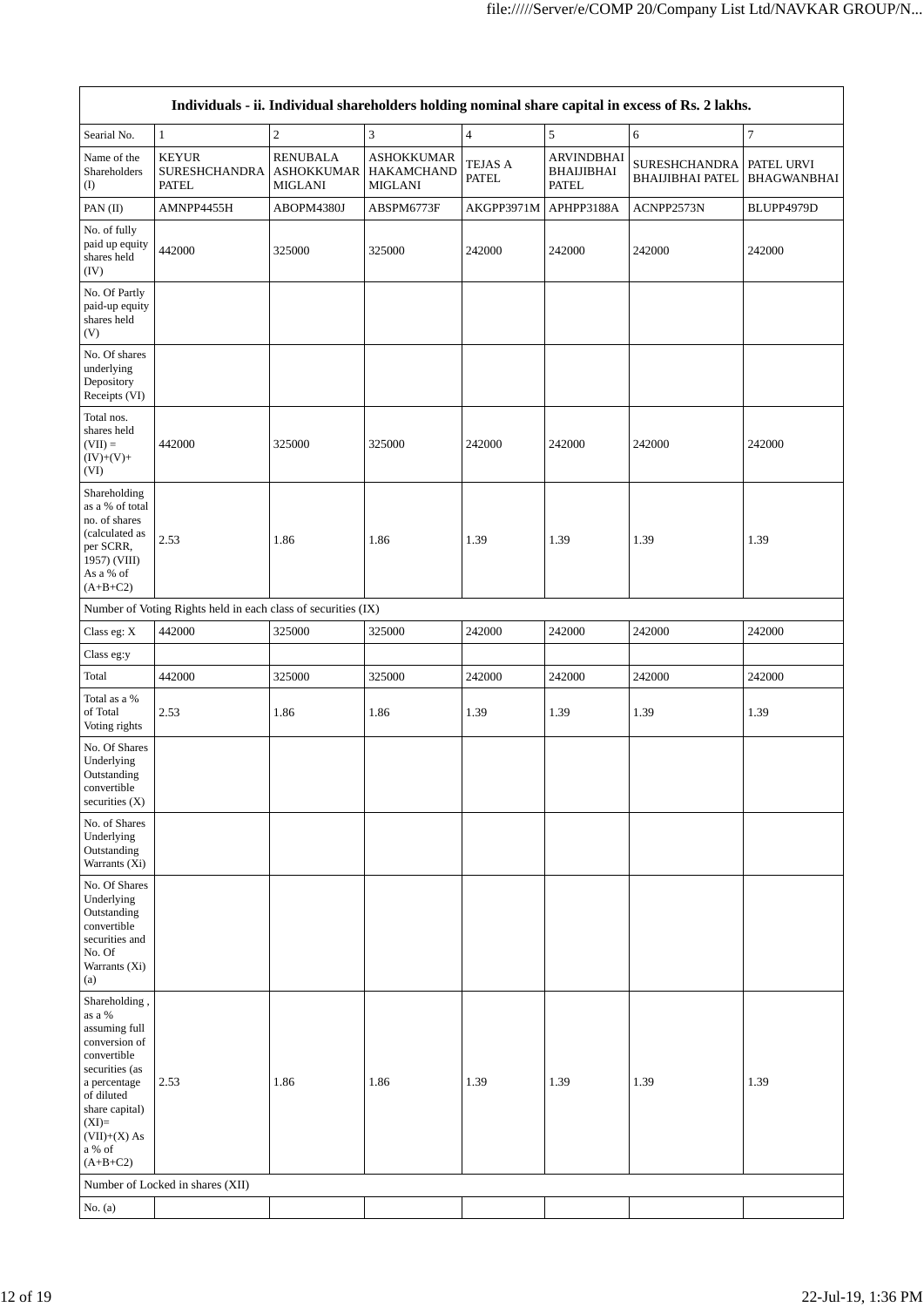| As a % of<br>total Shares<br>$\text{held}(\text{b})$                    |        |        |        |        |        |        |        |
|-------------------------------------------------------------------------|--------|--------|--------|--------|--------|--------|--------|
| Number of<br>equity shares<br>held in<br>dematerialized<br>form $(XIV)$ | 442000 | 325000 | 325000 | 242000 | 242000 | 242000 | 242000 |
| Reason for not providing PAN                                            |        |        |        |        |        |        |        |
| Reason for<br>not providing<br>PAN                                      |        |        |        |        |        |        |        |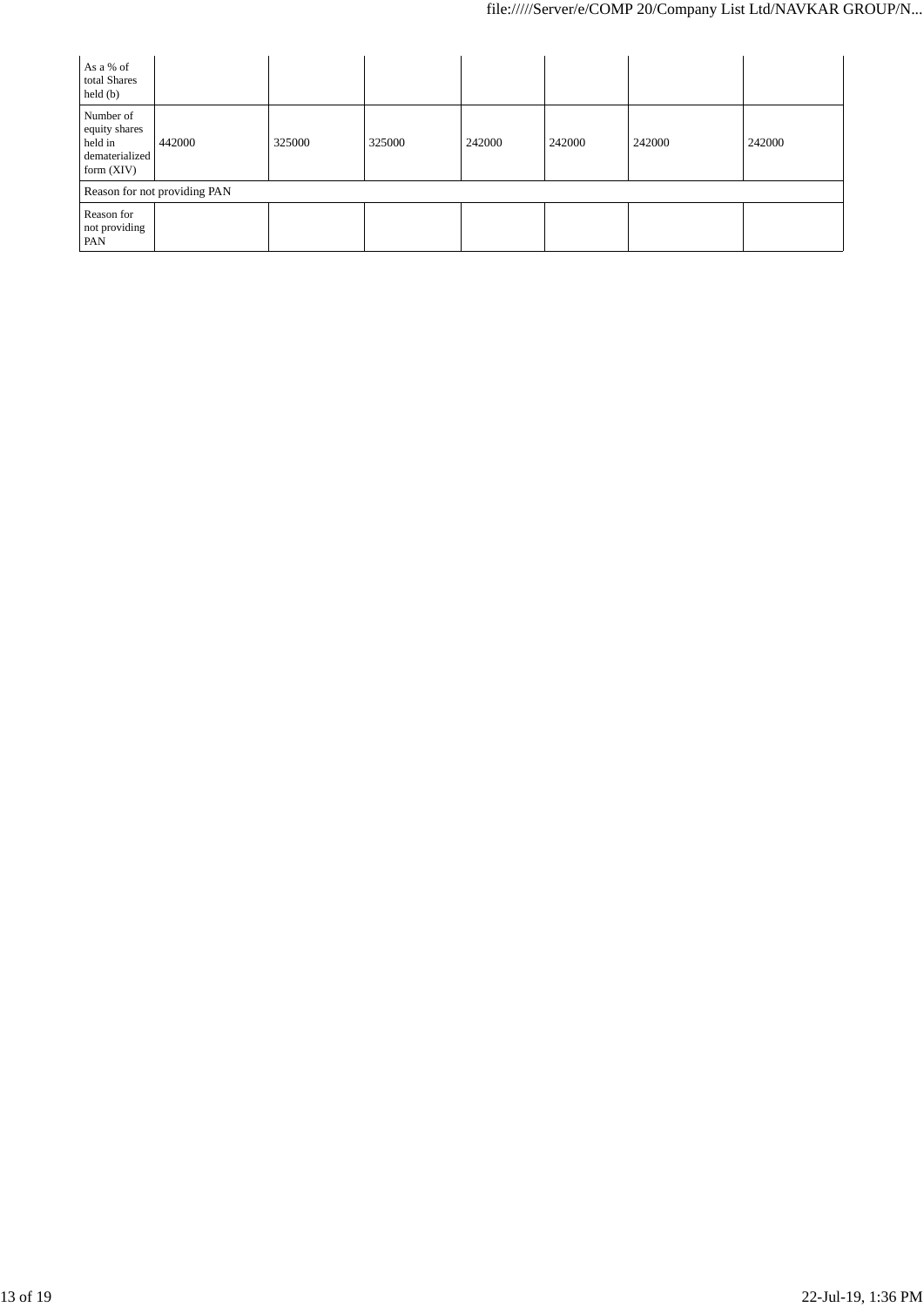| Individuals - ii. Individual shareholders holding nominal share capital in excess of Rs. 2 lakhs.                                                                                    |                                                               |                       |  |  |  |
|--------------------------------------------------------------------------------------------------------------------------------------------------------------------------------------|---------------------------------------------------------------|-----------------------|--|--|--|
| Searial No.                                                                                                                                                                          | $\,$ 8 $\,$                                                   |                       |  |  |  |
| Name of the<br>Shareholders (I)                                                                                                                                                      | TUSHAR HASMUKHBHAI PATEL                                      | Click here to go back |  |  |  |
| PAN (II)                                                                                                                                                                             | AIUPP6956C                                                    | Total                 |  |  |  |
| No. of fully paid<br>up equity shares<br>held (IV)                                                                                                                                   | 200000                                                        | 2260000               |  |  |  |
| No. Of Partly paid-<br>up equity shares<br>held(V)                                                                                                                                   |                                                               |                       |  |  |  |
| No. Of shares<br>underlying<br>Depository<br>Receipts (VI)                                                                                                                           |                                                               |                       |  |  |  |
| Total nos. shares<br>held $(VII) =$<br>$(IV)+(V)+(VI)$                                                                                                                               | 200000                                                        | 2260000               |  |  |  |
| Shareholding as a<br>% of total no. of<br>shares (calculated<br>as per SCRR,<br>1957) (VIII) As a<br>% of $(A+B+C2)$                                                                 | 1.15                                                          | 12.95                 |  |  |  |
|                                                                                                                                                                                      | Number of Voting Rights held in each class of securities (IX) |                       |  |  |  |
| Class eg: X                                                                                                                                                                          | 200000                                                        | 2260000               |  |  |  |
| Class eg:y                                                                                                                                                                           |                                                               |                       |  |  |  |
| Total                                                                                                                                                                                | 200000                                                        | 2260000               |  |  |  |
| Total as a % of<br><b>Total Voting rights</b>                                                                                                                                        | 1.15                                                          | 12.95                 |  |  |  |
| No. Of Shares<br>Underlying<br>Outstanding<br>convertible<br>securities $(X)$                                                                                                        |                                                               |                       |  |  |  |
| No. of Shares<br>Underlying<br>Outstanding<br>Warrants (Xi)                                                                                                                          |                                                               |                       |  |  |  |
| No. Of Shares<br>Underlying<br>Outstanding<br>convertible<br>securities and No.<br>Of Warrants (Xi)<br>(a)                                                                           |                                                               |                       |  |  |  |
| Shareholding, as a<br>% assuming full<br>conversion of<br>convertible<br>securities (as a<br>percentage of<br>diluted share<br>capital) (XI)=<br>$(VII)+(X)$ As a %<br>of $(A+B+C2)$ | 1.15                                                          | 12.95                 |  |  |  |
| Number of Locked in shares (XII)                                                                                                                                                     |                                                               |                       |  |  |  |
| No. $(a)$                                                                                                                                                                            |                                                               |                       |  |  |  |
| As a % of total<br>Shares held (b)                                                                                                                                                   |                                                               |                       |  |  |  |
| Number of equity<br>shares held in<br>dematerialized<br>form $(XIV)$                                                                                                                 | 200000                                                        | 2260000               |  |  |  |
| Reason for not providing PAN                                                                                                                                                         |                                                               |                       |  |  |  |
| Reason for not                                                                                                                                                                       |                                                               |                       |  |  |  |
| providing PAN                                                                                                                                                                        |                                                               |                       |  |  |  |

 $\overline{\mathbb{I}}$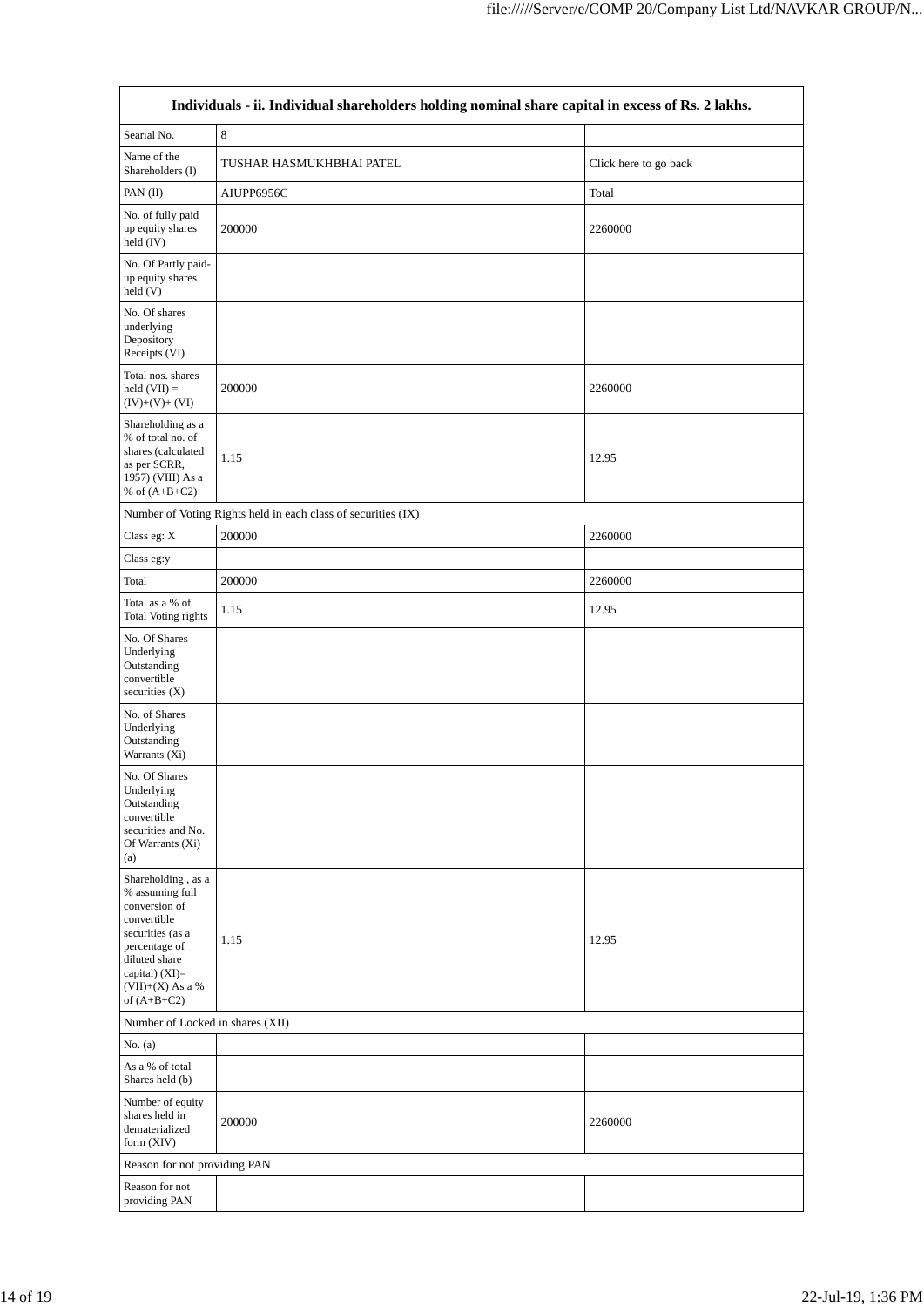| Any Other (specify)                                                                                                  |                                                               |                                                           |                                              |                            |            |                                                    |                |
|----------------------------------------------------------------------------------------------------------------------|---------------------------------------------------------------|-----------------------------------------------------------|----------------------------------------------|----------------------------|------------|----------------------------------------------------|----------------|
| Searial No.                                                                                                          | $\mathbf{1}$                                                  | $\overline{c}$                                            | 3                                            | $\overline{4}$             | 5          | 6                                                  | $\tau$         |
| Category                                                                                                             | <b>Bodies Corporate</b>                                       | <b>Bodies Corporate</b>                                   | <b>NRI</b>                                   | <b>Bodies</b><br>Corporate | <b>HUF</b> | <b>NRI</b>                                         | <b>NRI</b>     |
| Category / More<br>than 1 percentage                                                                                 | More than 1<br>percentage of<br>shareholding                  | More than 1<br>percentage of<br>shareholding              | More than 1<br>percentage of<br>shareholding | Category                   | Category   | More than 1<br>percentage of<br>shareholding       | Category       |
| Name of the<br>Shareholders (I)                                                                                      | <b>EFFICENT TIE-</b><br><b>UP PRIVATE</b><br><b>LIMITED</b>   | <b>SHITALNATH</b><br><b>CONSULTANT</b><br>PRIVATE LIMITED | <b>RENUKA</b><br>YOGESH<br>PARIKH            |                            |            | <b>YOGESH</b><br><b>BIHARILAL</b><br><b>PARIKH</b> |                |
| PAN(II)                                                                                                              | AACCE8022D                                                    | AAUCS2248D                                                | AOOPP6642R                                   |                            |            | AQPPP7044L                                         |                |
| No. of the<br>Shareholders (I)                                                                                       | 1                                                             | $\mathbf{1}$                                              | 1                                            | 20                         | 24         | 1                                                  | $\mathfrak{2}$ |
| No. of fully paid<br>up equity shares<br>held $(IV)$                                                                 | 3925000                                                       | 438300                                                    | 852400                                       | 4414414                    | 83070      | 925000                                             | 1777400        |
| No. Of Partly paid-<br>up equity shares<br>held (V)                                                                  |                                                               |                                                           |                                              |                            |            |                                                    |                |
| No. Of shares<br>underlying<br>Depository<br>Receipts (VI)                                                           |                                                               |                                                           |                                              |                            |            |                                                    |                |
| Total nos. shares<br>held $(VII) =$<br>$(IV)+(V)+(VI)$                                                               | 3925000                                                       | 438300                                                    | 852400                                       | 4414414                    | 83070      | 925000                                             | 1777400        |
| Shareholding as a<br>% of total no. of<br>shares (calculated<br>as per SCRR,<br>1957) (VIII) As a<br>% of $(A+B+C2)$ | 22.49                                                         | 2.51                                                      | 4.88                                         | 25.29                      | 0.48       | 5.3                                                | 10.18          |
|                                                                                                                      | Number of Voting Rights held in each class of securities (IX) |                                                           |                                              |                            |            |                                                    |                |
| Class eg: X                                                                                                          | 3925000                                                       | 438300                                                    | 852400                                       | 4414414                    | 83070      | 925000                                             | 1777400        |
| Class eg:y                                                                                                           |                                                               |                                                           |                                              |                            |            |                                                    |                |
| Total                                                                                                                | 3925000                                                       | 438300                                                    | 852400                                       | 4414414                    | 83070      | 925000                                             | 1777400        |
| Total as a % of<br>Total Voting rights                                                                               | 22.49                                                         | 2.51                                                      | 4.88                                         | 25.29                      | 0.48       | 5.3                                                | 10.18          |
| No. Of Shares<br>Underlying<br>Outstanding<br>convertible<br>securities $(X)$                                        |                                                               |                                                           |                                              |                            |            |                                                    |                |
| No. of Shares<br>Underlying<br>Outstanding<br>Warrants (Xi)                                                          |                                                               |                                                           |                                              |                            |            |                                                    |                |
| No. Of Shares<br>Underlying<br>Outstanding<br>convertible<br>securities and No.<br>Of Warrants (Xi)<br>(a)           |                                                               |                                                           |                                              |                            |            |                                                    |                |
| Shareholding, as a<br>% assuming full<br>conversion of<br>convertible<br>securities (as a                            |                                                               |                                                           |                                              |                            |            |                                                    |                |
| percentage of<br>diluted share<br>capital) $(XI)=$<br>$(VII)+(X)$ As a %<br>of $(A+B+C2)$                            | 22.49                                                         | 2.51                                                      | 4.88                                         | 25.29                      | 0.48       | 5.3                                                | 10.18          |
| Number of Locked in shares (XII)                                                                                     |                                                               |                                                           |                                              |                            |            |                                                    |                |
| No. (a)                                                                                                              |                                                               |                                                           |                                              |                            |            |                                                    |                |
| As a % of total<br>Shares held (b)                                                                                   |                                                               |                                                           |                                              |                            |            |                                                    |                |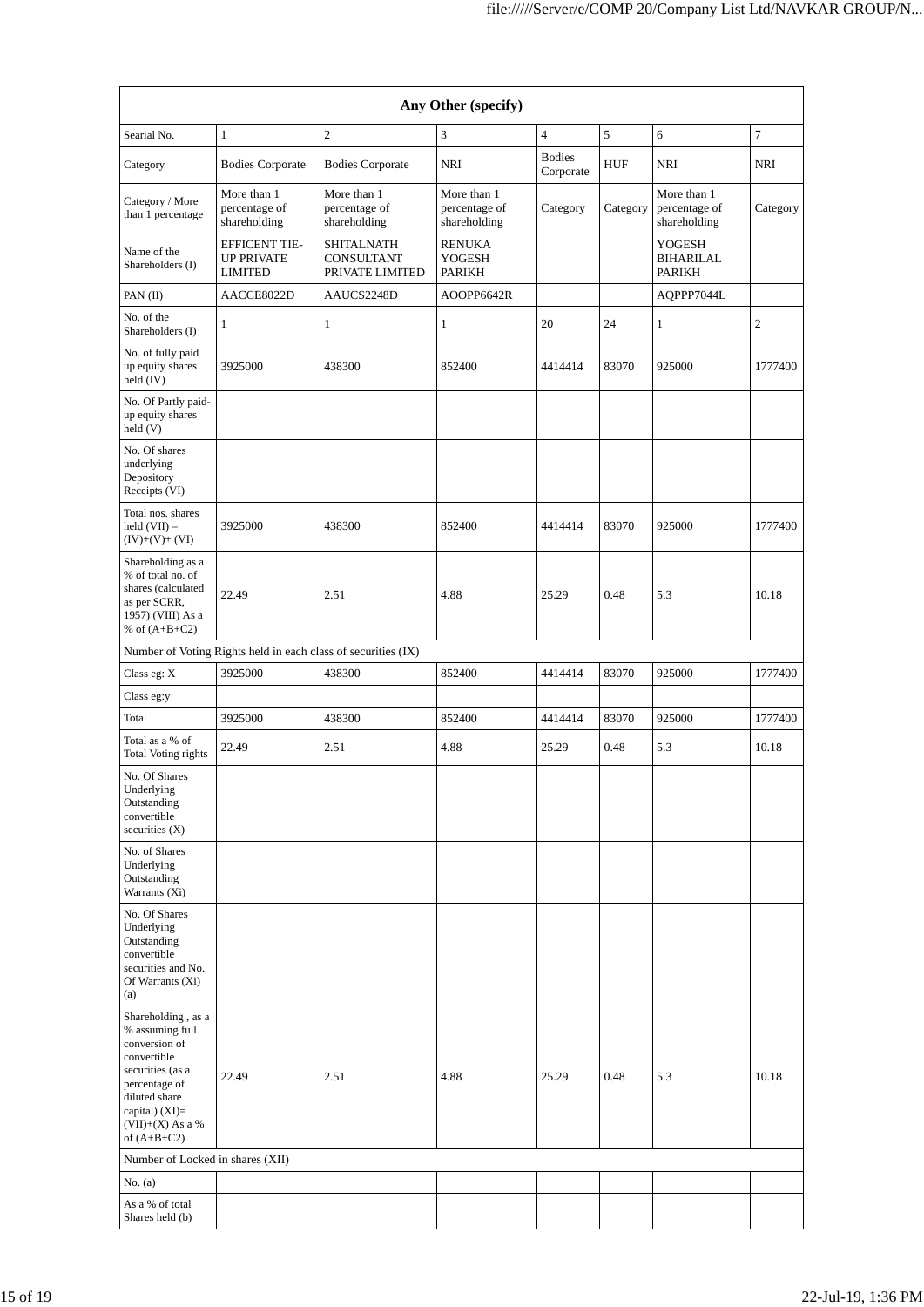| Number of equity<br>shares held in<br>dematerialized<br>form $(XIV)$ | 3925000 | 438300 | 852400 | 4413414 | 83070 | 925000 | 1777400 |
|----------------------------------------------------------------------|---------|--------|--------|---------|-------|--------|---------|
| Reason for not providing PAN                                         |         |        |        |         |       |        |         |
| Reason for not<br>providing PAN                                      |         |        |        |         |       |        |         |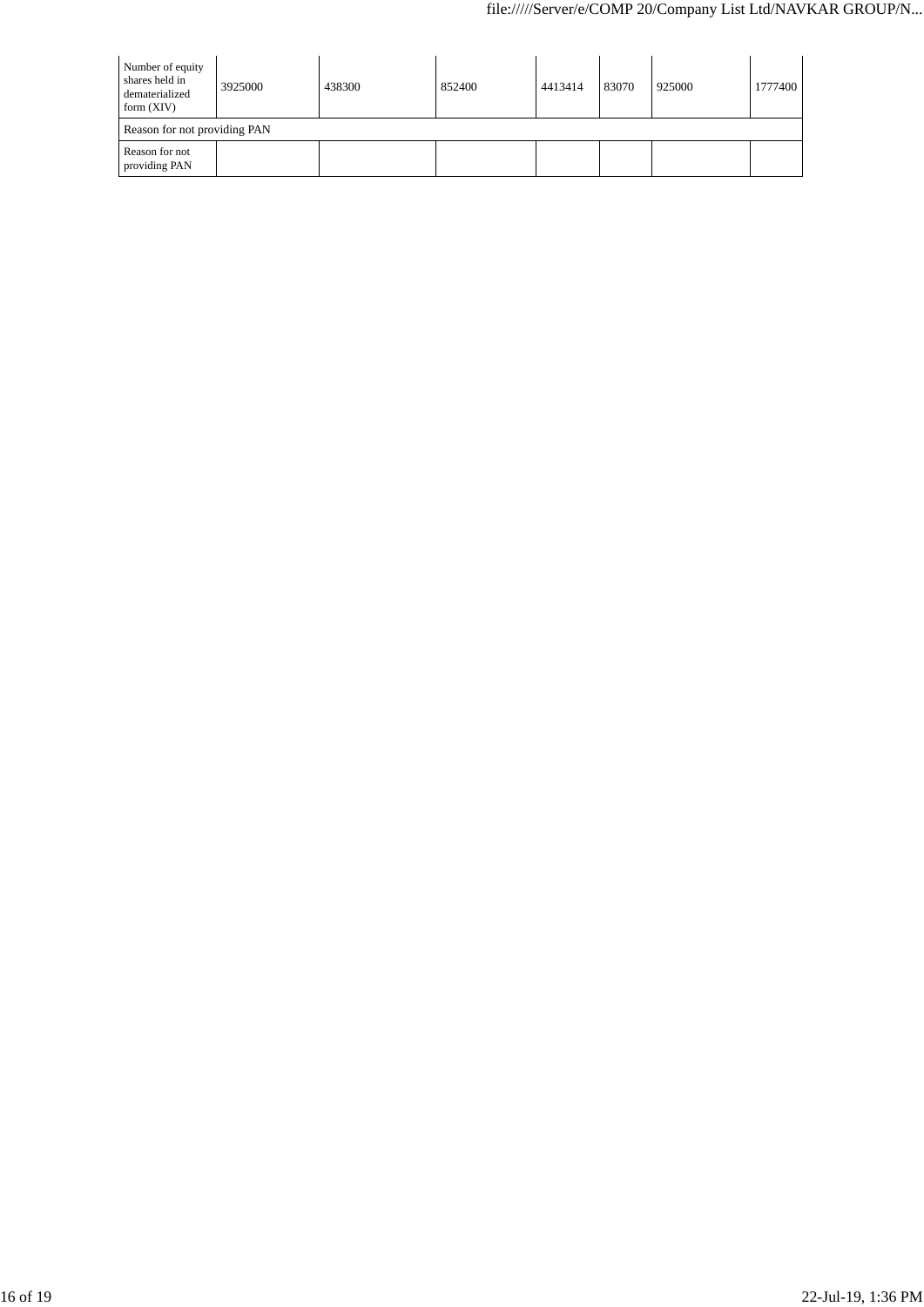| Any Other (specify)                                                                                                                                                                  |                                                               |  |  |  |  |  |
|--------------------------------------------------------------------------------------------------------------------------------------------------------------------------------------|---------------------------------------------------------------|--|--|--|--|--|
| Searial No.                                                                                                                                                                          |                                                               |  |  |  |  |  |
| Category                                                                                                                                                                             |                                                               |  |  |  |  |  |
| Category / More<br>than 1 percentage                                                                                                                                                 |                                                               |  |  |  |  |  |
| Name of the<br>Shareholders (I)                                                                                                                                                      | Click here to go back                                         |  |  |  |  |  |
| PAN (II)                                                                                                                                                                             | Total                                                         |  |  |  |  |  |
| No. of the<br>Shareholders (I)                                                                                                                                                       | 46                                                            |  |  |  |  |  |
| No. of fully paid<br>up equity shares<br>held (IV)                                                                                                                                   | 6274884                                                       |  |  |  |  |  |
| No. Of Partly paid-<br>up equity shares<br>held(V)                                                                                                                                   |                                                               |  |  |  |  |  |
| No. Of shares<br>underlying<br>Depository<br>Receipts (VI)                                                                                                                           |                                                               |  |  |  |  |  |
| Total nos. shares<br>held $(VII) =$<br>$(IV)+(V)+(VI)$                                                                                                                               | 6274884                                                       |  |  |  |  |  |
| Shareholding as a<br>% of total no. of<br>shares (calculated<br>as per SCRR,<br>1957) (VIII) As a<br>% of $(A+B+C2)$                                                                 | 35.95                                                         |  |  |  |  |  |
|                                                                                                                                                                                      | Number of Voting Rights held in each class of securities (IX) |  |  |  |  |  |
| Class eg: X                                                                                                                                                                          | 6274884                                                       |  |  |  |  |  |
| Class eg:y                                                                                                                                                                           |                                                               |  |  |  |  |  |
| Total                                                                                                                                                                                | 6274884                                                       |  |  |  |  |  |
| Total as a % of<br>Total Voting rights                                                                                                                                               | 35.95                                                         |  |  |  |  |  |
| No. Of Shares<br>Underlying<br>Outstanding<br>convertible<br>securities (X)                                                                                                          |                                                               |  |  |  |  |  |
| No. of Shares<br>Underlying<br>Outstanding<br>Warrants (Xi)                                                                                                                          |                                                               |  |  |  |  |  |
| No. Of Shares<br>Underlying<br>Outstanding<br>convertible<br>securities and No.<br>Of Warrants (Xi)<br>(a)                                                                           |                                                               |  |  |  |  |  |
| Shareholding, as a<br>% assuming full<br>conversion of<br>convertible<br>securities (as a<br>percentage of<br>diluted share<br>capital) (XI)=<br>$(VII)+(X)$ As a %<br>of $(A+B+C2)$ | 35.95                                                         |  |  |  |  |  |
| Number of Locked in shares (XII)                                                                                                                                                     |                                                               |  |  |  |  |  |
| No. $(a)$                                                                                                                                                                            |                                                               |  |  |  |  |  |
| As a % of total<br>Shares held (b)                                                                                                                                                   |                                                               |  |  |  |  |  |
| Number of equity<br>shares held in<br>dematerialized<br>form (XIV)                                                                                                                   | 6273884                                                       |  |  |  |  |  |